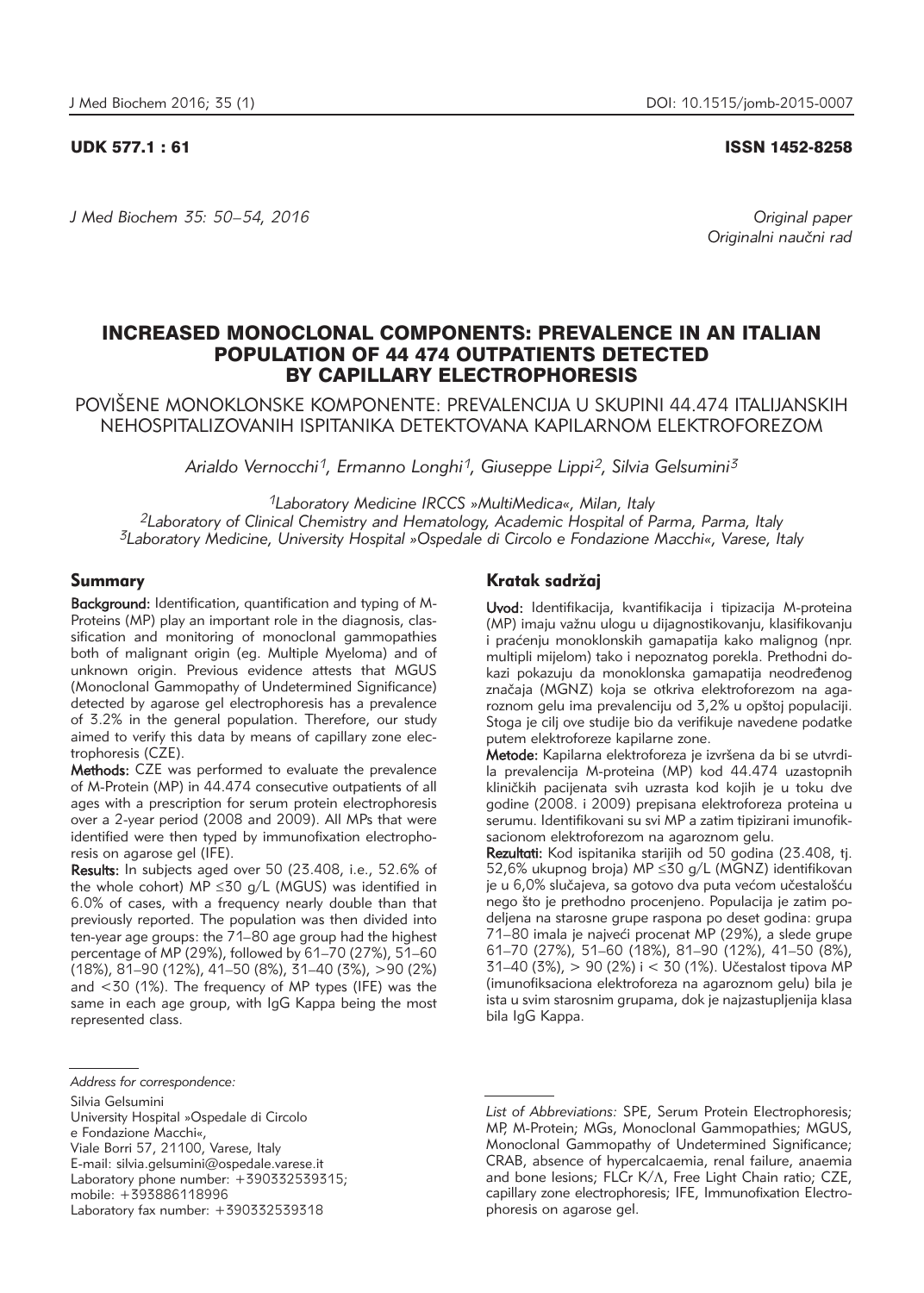Conclusions: According to the high MGUS prevalence observed in this study, these results may be useful especially for general practitioners, because the identification even of small MP (analytical sensitivity: 0.5 g/L) may help optimize clinical management.

**Keywords:** MGUS, monoclonal component prevalence, capillary electrophoresis

## Introduction

The leading clinical and diagnostic benefit of serum protein electrophoresis (SPE) is its ability to identify the presence of M-Protein (MP), which can be found in the serum either randomly or as the consequence of a clinical suspicion (1). The presence of monoclonal immunoglobulins in the serum and/or in the urine is regarded as a marker of monoclonal gammopathies (MGs), a cluster of pathologies characterized by hyperproliferation of a B lymphocytes clone in the hematopoietic marrow which, in the absence of an appropriate antigenic stimulus, produces a highly homogeneous population of antibodies. The identification, quantification and typing of MPs play an important role in the diagnosis, classification and monitoring of MGs of both malignant (e.g., Multiple Myeloma) and unknown origin. The so-called MGUS (Monoclonal Gammopathy of Undetermined Significance) is characterized by the presence of an MP ≤ 30 g/L in serum, negative CRAB criteria (absence of hypercalcaemia, renal failure, anaemia and bone lesions) and the presence of a percentage of plasma cells in the bone marrow lower than 10%. This laboratory diagnostics is particularly useful not only due to frequent absence of symptoms in MGUS patients, but also for monitoring its potential evolution towards malignancy. The progression from MGUS to Multiple Myeloma is the greatest risk condition in such patients, which supports the need for regular and long-lasting monitoring (2). Indeed, the rate of progression from MGUS to Multiple Myeloma or a related malignant condition approximates 1%/year. Since this percentage does not significantly decrease over time, a patient with MGUS should not only receive a timely diagnosis, but will also need unlimited followup. Three leading risk factors are the well-known and recognized conditions predisposing to malignancy, including MP of at least 15 g/L, MP mounting a heavy chain different from IgG, and serum with an abnormal free light chain ratio (FLCr kappa/lambda) of >3.5 (3, 4). Early identification and typing of MGUS is therefore of utmost clinical importance, because no definite proof of whether or not it will evolve towards Myeloma has been provided so far. Recent studies showed that the three predisposing conditions can efficiently predict the risk of progression. The level of the MGUS is the first indicator of progression. Twenty years after a diagnosis of MGUS the risk of malignancy is 58% in patients with all three risk factors, 37% in patients with two risk factors, 21% in patients with a

Zaključak: Na osnovu velike uočene prevalencije MGNZ, zaključujemo da ovi rezultati mogu biti naročito korisni za lekare opšte prakse, pošto identifikacija čak i malih MP (analitička osetljivost: 0,5 g/L) može doprineti optimizaciji kliničkog menadžmenta.

Ključne reči: monoklonska gamapatija neodređenog značaja, prevalencija monoklonske komponente, kapilarna elektroforeza

single risk factor and 5% in patients with no risk factors, respectively. Therefore, this classification is an effective approach to identify patients with the highest progression risk towards Multiple Myeloma or a related malignant disease, who would benefit from tailored treatments. Moreover, 20 years after the first identification of MGUS, patients with MP >25 g/L have a progression risk 4.6–fold higher compared to those with MP lower than 5 g/L (2). Patients with IgM MP, and to a greater extent those with IgA MP have a higher progression risk towards Multiple Myeloma than those with IgG MP. The estimation of FLCr has been successfully used in the past few years to assess progression risk, wherein patients with an abnormal FLCr carry a significantly higher risk than those with a normal ratio (2). Therefore, in the absence of tests for differential diagnosis between MGUS and the malignant forms, the most effective strategy is to monitor the evolution of the monoclonal gammopathy over time, along with the above-mentioned factors and the CRAB criteria. Previous evidence attests that MGUS detected by agarose gel electrophoresis has an overall prevalence of 3.2% in the general population (2). Therefore, this study aimed to verify these data by means of capillary zone electrophoresis (CZE).

#### Materials and Methods

CZE technique was used to estimate the prevalence of monoclonal components in all consecutive outpatients referred to the Department of Laboratory Medicine of the Treviglio Hospital (BG – Italy) over a 2-year period (i.e., between January 2008 and December 2009) with a prescription for serum protein electrophoresis. The analysis of data was carried out in the year 2012, after obtaining approval from the Hospital Ethics Committee, in accord with the Declaration of Helsinki and under the terms of relevant local legislation. The analysis was arbitrarily limited to the outpatient population since the prevalence of MP is greater in hospitalised patients (i.e., the percentage of MGUS can be as high as 6.1% in hospitalised patients aged over 50) (2). Moreover, the presence of MP in hospitalised patients is frequently associated with a variety of disorders. Blood samples were collected according to standard laboratory procedures (ISO 9001:2008 certified and accredited according to the International Joint Commission standards) from fasting patients. Specifically, blood was drawn in primary blood tubes with no separator gel or additives,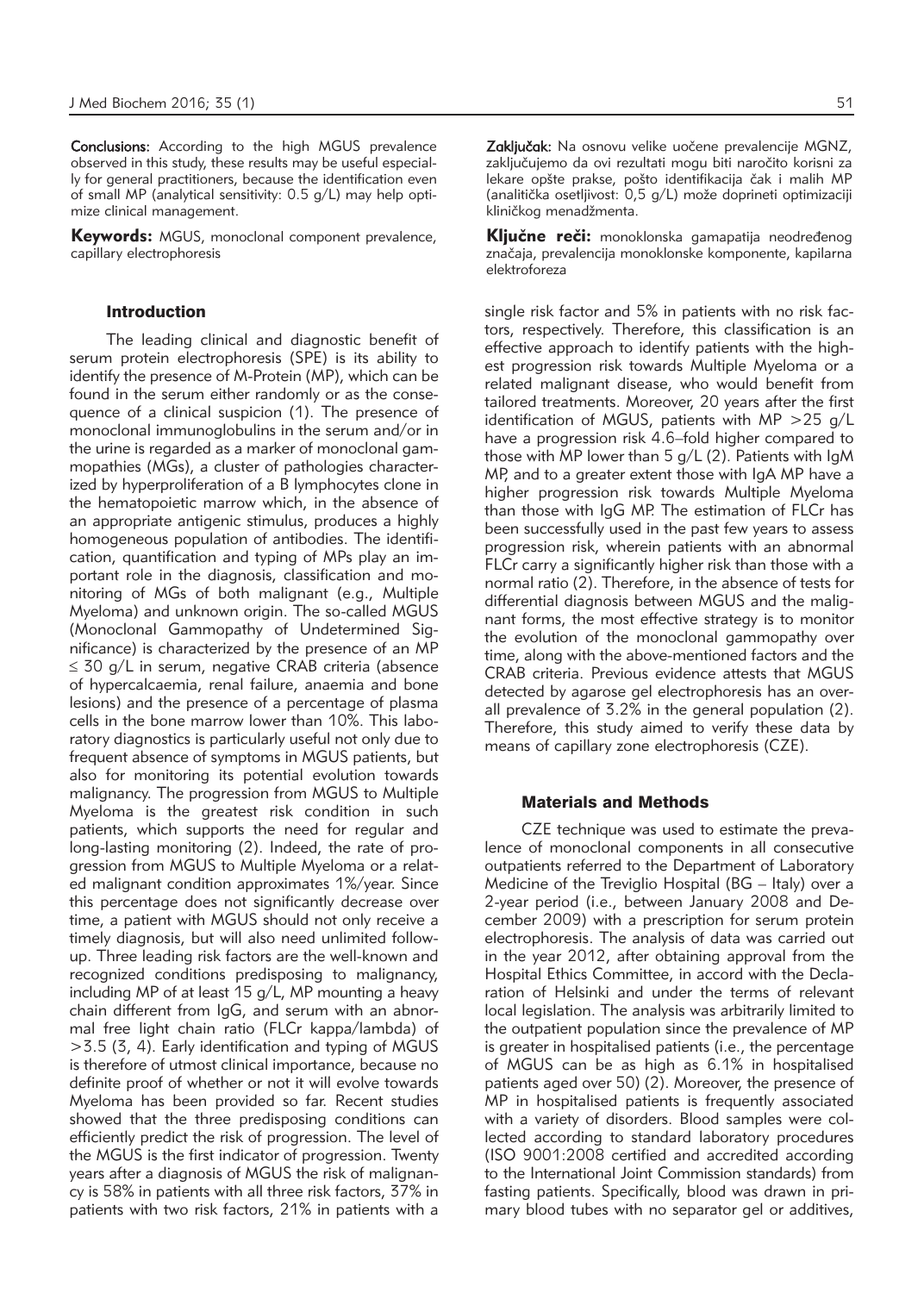centrifuged and processed within 4 hours from collection. Electrophoresis was performed with the CZE technique on the Capillarys 2 (SEBIA). All the MPs were typed by immunofixation electrophoresis on agarose gel (IFE) using the Hydrasys instrument (SEBIA). A database was created for each subject, containing blood sampling date, date of birth, sex, barcode identification, total protein concentration, electrophoresis performed by using the CZE technique, comment on the electrophoretic pattern, MP concentration, MP type, IFE scan, along with values of IgG, IgA and IgM, presence or absence of Bence Jones protein in urine (IFE urine, SEBIA), presence of cryoglobulinemia or rheumatoid factors. The Bence Jones protein was assessed in the second samples of the morning.

## **Results**

Overall, the population cohort consisted of 44,474 outpatients of all ages examined during the 2-year period of the study, 1,606 of whom with the presence of an MP (3.6%; 1.85% males and 1.76% females; median age 69 years). An MP <30 g/L (i.e., MGUS) was detected in 6.0% (95% confidence interval, 5.7–6.3%) of subjects aged over 50 years (23,408/44,474, i.e., 52.6% of the total study population) while the frequency of  $MP < 30$  g/L was much lower (i.e., 0.8%) in those aged 50 or younger (21,066, i.e., 47.4% of the total study population). In all subjects in whom MP was detected, the frequency of MGUS was 98.4%, with a median concentration of 4 g/L. The presence of MGUS was identified in 733/10,304 men and 677/13,104 women (7.1% vs. 5.2%; p<0.001) (*Table I*). After stratification of the

Table I MGUS Prevalence (6.0%) according to Age Group and Sex among outpatients referred to the Department of Laboratory Medicine of the Treviglio Hospital (BG – Italy). The percentage was calculated as the number of patients with MGUS divided by the number of those who were tested.

| Age                           | Men              | Women           | Total             |
|-------------------------------|------------------|-----------------|-------------------|
| Number/Total number (percent) |                  |                 |                   |
| $51 - 60$                     | 145/3540 (4.09)  | 144/3849 (3.74) | 289/7389 (3.91)   |
| 61-70                         | 244/3577 (6.82)  | 190/4008 (4.74) | 434/7585 (5.72)   |
| 71-80                         | 250/2431 (10.28) | 211/3514 (6)    | 461/5945 (7.75)   |
| $81 - 90$                     | 85/702 (12.11)   | 109/1536 (7.09) | 194/2238 (8.67)   |
| >90                           | 9/54(16.66)      | 23/197 (11.68)  | 32/251 (12.75)    |
| Total                         | 733/10304 (7.1)  | 677/13104 (5.2) | 1410/23408 (6.02) |



Figure 1 MGUS Prevalence in outpatients population aged over 50 (6.0%). The outpatients have been divided into decades and gender [(Males (M) and Females (F)] and compared to all the outpatients aged over 50.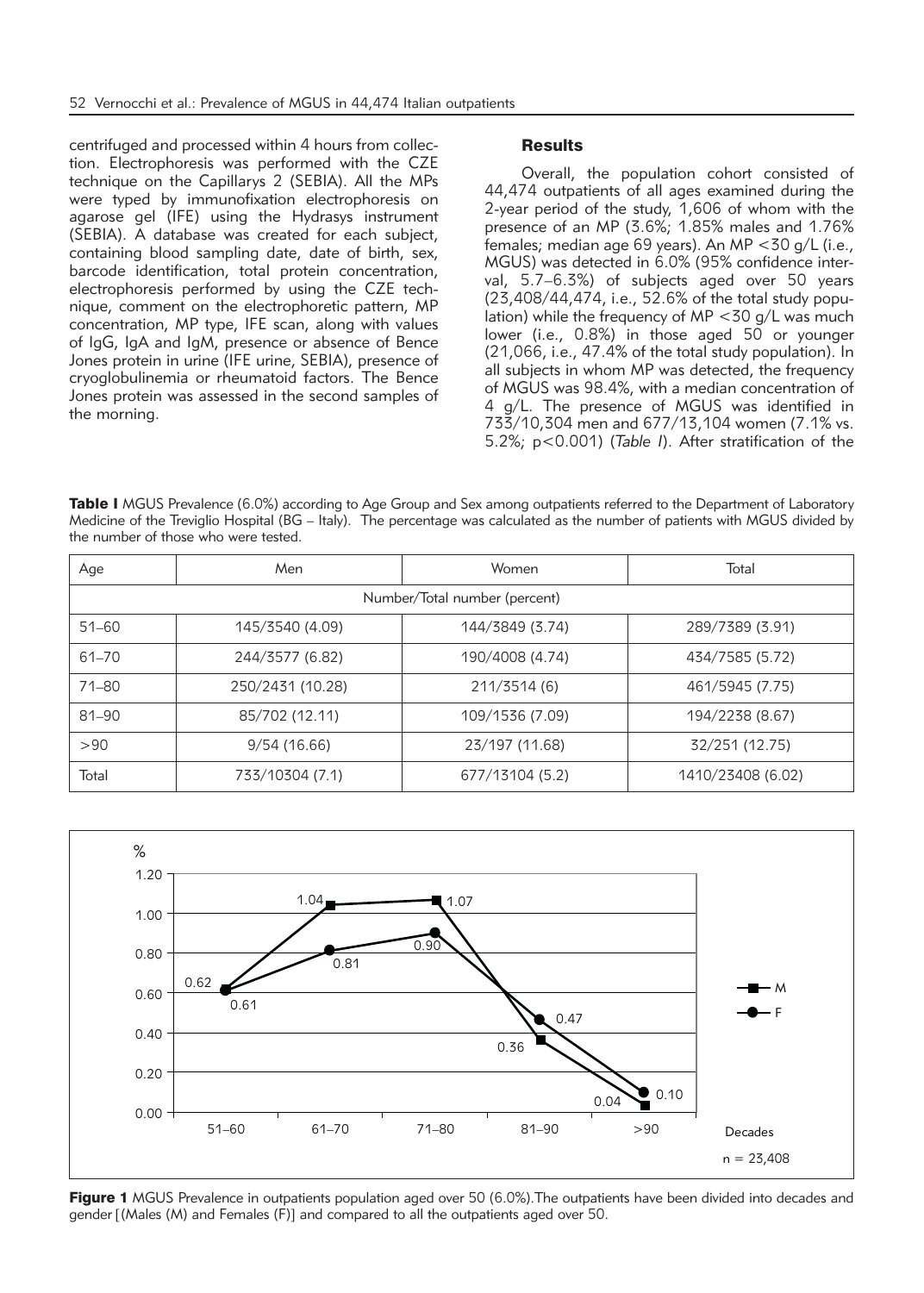

Figure 2 MP typings in MGUS outpatients aged over 50. The MPs have been divided into decades (»Others« include the percentage of Kappa and Lambda free).

entire population into 10-year age groups, the highest frequency of MP was found in the 71–80 age group (29%), followed by the 61–70 group (27%), the 51–60 group (18%), the 81–90 group (12%), the 41–50 group (8%), the 31–40 group (3%), those aged 91 or older (2%) and, finally, those aged 30 or younger (1%). Interestingly, the frequency of MP in each age group was found to be higher in males than in females until the age of 80. After this age, the male to female ratio was inverted, with a greater prevalence in women (*Figure 1*). The frequency of MP types (IFE) was virtually overlapping in each age group, with IgG Kappa being the most frequent class (i.e., IgG Kappa 40.8%, IgG Lambda 25.3%, IgM Kappa 12.9%, IgA Kappa 8.1%, IgA Lambda 7.4%, IgM Lambda 4.5%, Kappa Free 0.5%, Lambda Free 0.5%) (*Figure 2*). The values of MP were found to be similar in each group, but exhibited an incremental trend in parallel with ageing. The Bence Jones protein was measured in 710/1,410 outpatients with MGUS aged 50 or older, and was found to be positive in 228 cases (32%), 153 of whom were positive for Kappa free (67.1%) and 75 for Lambda free (32.9%), respectively.

## **Discussion**

The identification of MPs is very frequent around the globe, and it is now considered as one of the most prevalent conditions in people aged 50 years or older. The available data on the prevalence of MP in the general population were almost solely based on the agarose gel technique, whereas little information has been obtained using more sensitive techniques, such as CZE. In the present study, the frequency of MP in a general population of subjects aged 50 years or older was as high as 6.0%, thus being almost twice that reported by Kyle et al. (5–7). Indeed, this data is probably attributable to the greater sensitivity of the CZE used in our study compared to the agarose gel tech-